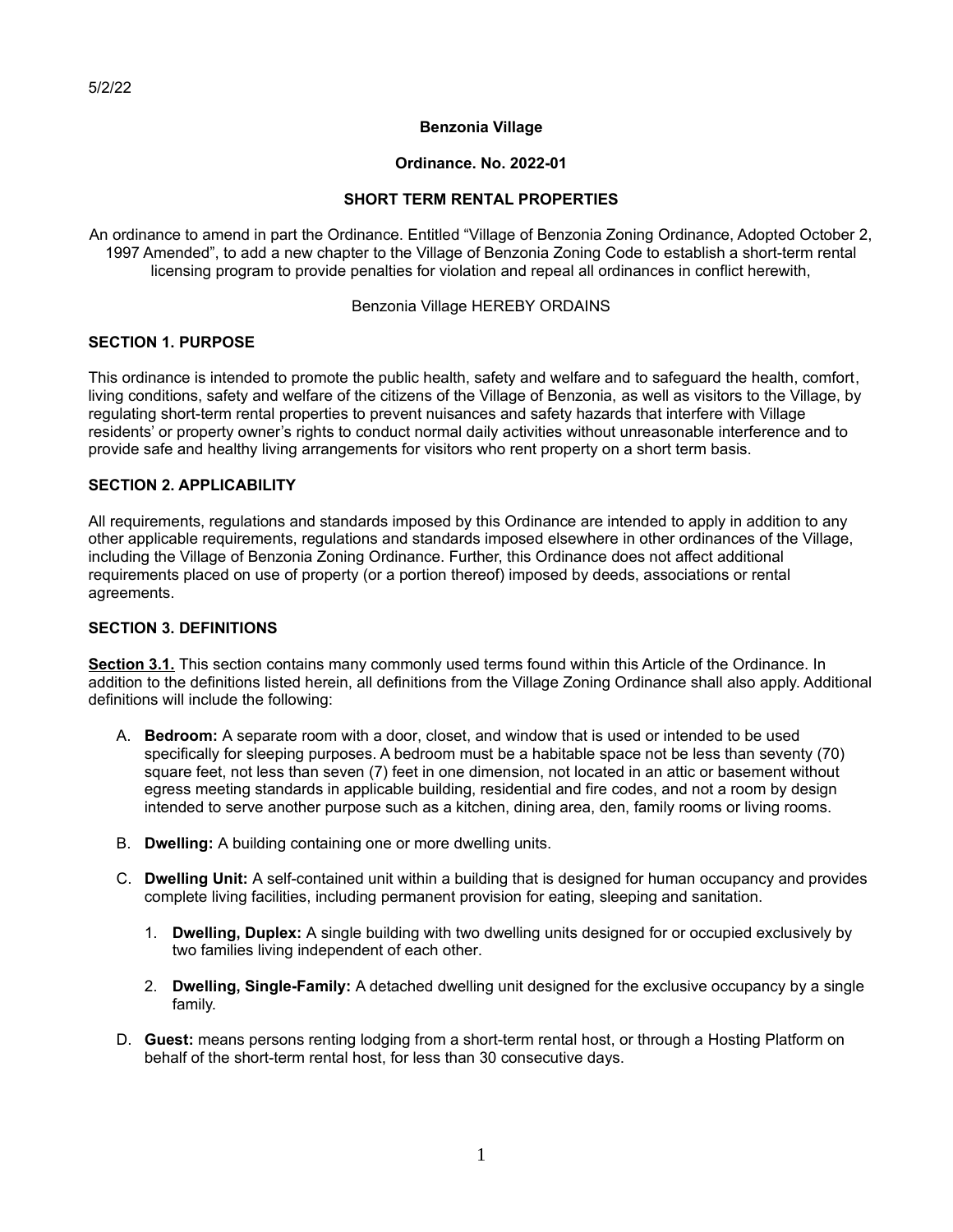## 5/2/22

- E. **Good Visitor Guidelines:** Materials prepared by the Village that are to be displayed in a visible location in all rental units. Materials may contain summary of critical ordinances, trash and other useful utility data and safety information, etc.
	- 1. A summary of the following Village Ordinances and all applicable penalties:
	- 2. A reminder that the short-term rental may be operating in a residential neighborhood and that the neighbors may not be vacationing.
	- 3. A statement informing the occupant(s) that neighboring property owners may contact the local agent, sheriff's department, Village, or Village designee to report any issues relating to the property.
- F. **Host:** means a person engaged in providing a Short-Term Rental Unit.
- G. **Hosting Platform:** means a marketplace in any form or format which facilitates Short-Term Rental Units, through advertising, matchmaking or any other means.
- H. **Local Agent:** An individual designated to oversee the short-term rental of a dwelling unit in accordance with this Ordinance. Each dwelling unit registered as a short-term rental shall have a designated local agent. The agent must have a 24-hour telephone number that may be reached by the occupants.
- I. **Mixed-Use Zoning District:** Any lot or parcel located within an area of the Village where both residential (single or multi-family) and commercial development is permitted, as in C-1 or the US-31 Corridor Overlay District.
- J. **Occupancy: I**s a measure of the number of allowable occupants for the premises based on the most current local/ state (Michigan Construction Code, the Michigan Residential Code, and all applicable State of Michigan and local fire codes.) and/or federal codes.
- K. **Occupant:** Any individual living in, sleeping in, or having possession of a dwelling unit, or portion thereof pursuant to a rental agreement. This does not include guests who are visiting between the hours of 8:00 am and 11:00 pm.
- L. **Owner:** The person or entity that holds legal or equitable title to the property (or portion thereof) used as a short-term rental.
- M. **Parking Space:** An improved, designated area on the property where a short-term rental operates that is legally available for the occupants to park motorized vehicles and trailers. This may include garages, carports, parking bays and driveways. This does not include yards and street right-of-ways.
- N. **Permanent Residence:** means the person(s) occupying a property as their Principal Residence.
- O. **Principle Residence:** means the one residence where an owner of the property, or tenant of a period greater than 30 days, has his or her true, fixed, and permanent home to which, whenever absent, he or she intends to return and that shall continue as a principal residence until another principal residence is established.
- P. *Residential Zoning District***:** Any lot or parcel located in the R-1 or R-2 Zoning Districts or designated as a residential use in a mixed-use zoning district.
- Q. **Short Term Rental:** means the commercial use of renting a dwelling unit, or portion thereof, for a period of time less than thirty (30) consecutive calendar days, by persons other than the Permanent Resident or owner including: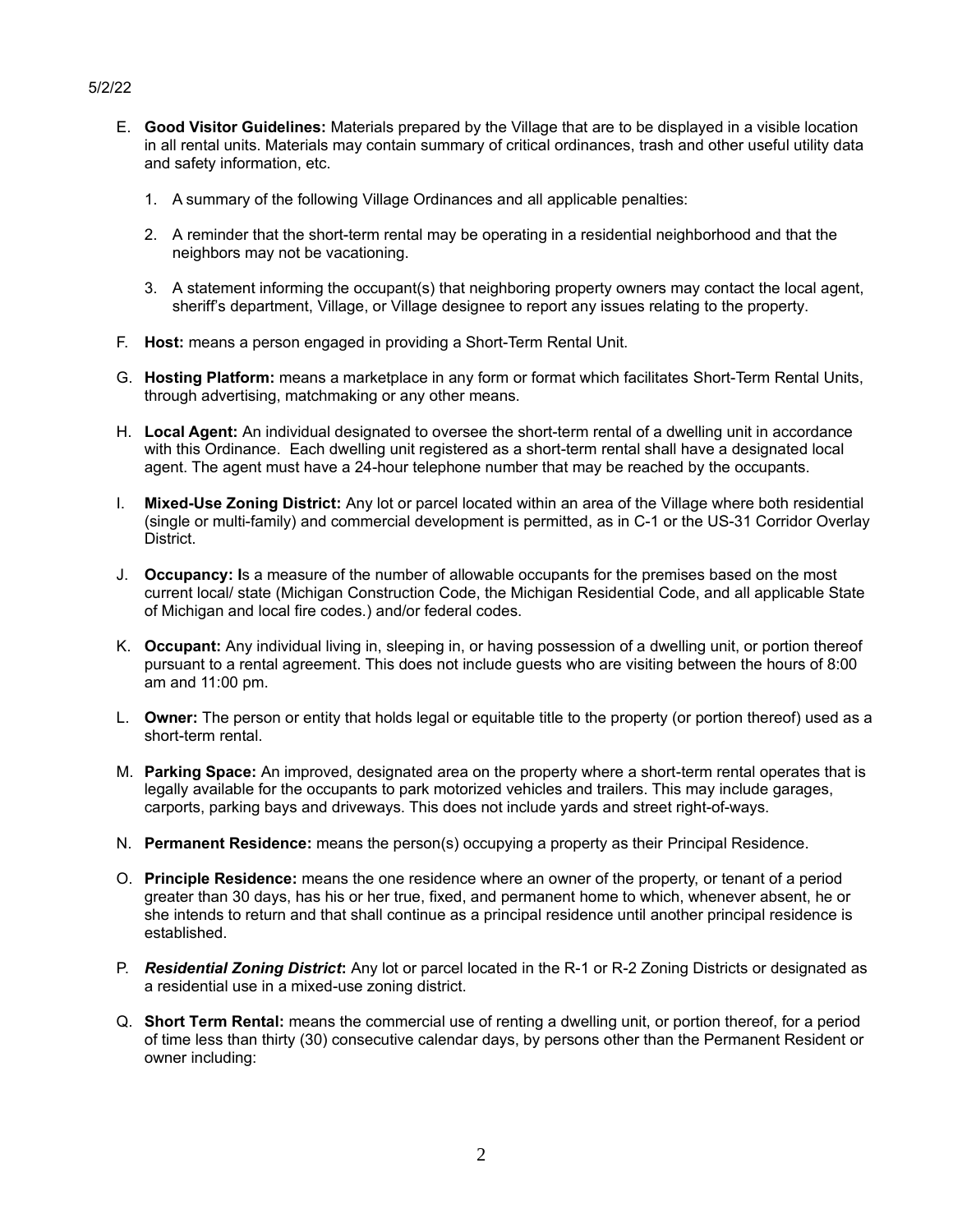- 1. *Non-Principal Residence Short-Term Rental (or Commercial Rental):* means an activity where the owner of a non-principal residence hosts visitors, for compensation, for periods of 30 consecutive days or less.
- 2. *Principal Residence Home-stay:* means an activity whereby the Permanent Resident(s) host visitors in their homes, for compensation, for periods of 30 consecutive days or less, while at least one of the Permanent Residents lives on-site in the dwelling unit, throughout the visitors' stay.
- 3. *Principal Residence Whole House:* means an activity whereby the Permanent Resident(s) host visitors in their homes, for compensation, for periods of 30 consecutive days or less, while a residential dwelling unit is not occupied by the owner of record while the guest is present.
- R. *Special Event: Outdoor parties such as weddings, lawn parties, family reunions, bachelor/bachelorette, or other similar gatherings that would exceed the maximum occupants allowed.*

## **SECTION 4. PERMIT REQUIRED.**

 **Section 4.1. General Regulations.** It shall be unlawful for any person to offer any premises as a short-term rental, or conduct or operate a short-term rental on any premises within the Village without a short-term rental permit issued by the Village.

**Section 4.2 Permit.** Prior to establishing a short-term rental operation, the property owner shall obtain a written short-term rental permit from the Village Zoning Administrator. In order to obtain the permit, the property owner shall submit the following information on an application provided by the Village. Conducting a short-term rental operation without this permit is prohibited. All short-term rental operations must comply at all times with this Ordinance and the Village Zoning Ordinance.

- A. All short-term rentals shall be required to register with, and be permitted by the Village. Permits shall:
	- 1. Be valid for two calendar years,
	- 2. Be required for each short-term rental unit,
	- 3. Be issued prior to advertising a short-term rental,
	- 4. Not transfer with the sale of the property, or be transferred from one property to another,
	- 5. Be displayed on the front door, or in a prominent location on the façade or nearby window not more than five (5) feet from the front door, measured from the edge of the door frame, except in the case of tourist homes,
	- 6. Display the maximum number of occupants allowed,
	- 7. Display the contact information for the local agent.
- B. Furthermore, the short-term rental permit number shall be posted and clearly evident on any and all advertisements related to the short-term rental of a property.

**Section 4.3 Application.** Applicants shall file a permit application to conduct a short term rental operation in the Village on a form provided by the Village for that purpose.

- A. Responsibility: It shall be the responsibility of the owner of a tourist home to register the operation and obtain a permit from the Village.
- B. Application: The owner shall truthfully provide and certify as true the following on a form prepared and supplied by the Village:
	- 1. Name, address, telephone number, and email of the owner of the short term rental.
	- 2. Name, address, telephone number, and email of the designated local agent.
	- 3. The number of bedrooms in the short term rental intended to be used by occupants.
	- 4. A sketch of the designated parking space(s).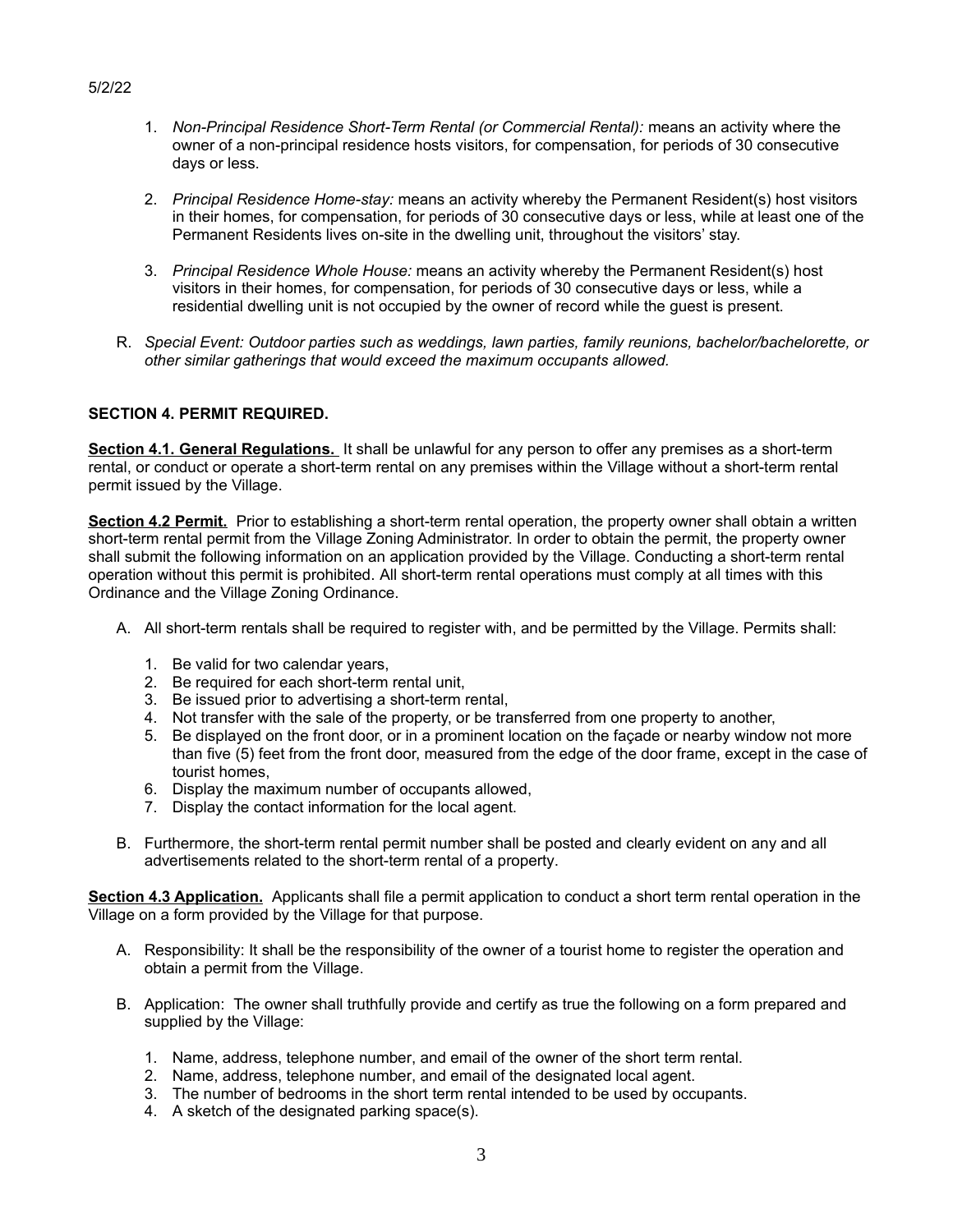- 5. An affidavit signed by the owner acknowledging the provisions of this ordinance, the Village Zoning Ordinance and all other applicable local and state laws.
- C. Fee: An application for a short term rental permit under this ordinance shall be accompanied by a fee in the amount established by resolution by the Village Council. There shall be no proration of fees, fees are non-refundable once a permit has been issued by the Zoning Administrator.
	- 1. All Applicants approved for a permit shall also submit to the Village prior to issuance of the permit the following:
		- a. A licensing fee (bi-annual) in an amount established by resolution of the Village Council.
		- b. A certificate of general liability insurance coverage issued by an insurance company licensed to do business in the State of Michigan covering the premises and insuring the licensee against risks arising from commercial rental activities on the premises.
- D. Number of Permits: The number of permits available for short term rentals in the Village shall not exceed 20. Permittees that have a valid permit and are in good standing with the Village shall have first priority in receiving a permit for the next renewal year. The remaining balance of permits may be issued to applicants who have submitted a complete application. If the number of applications, including renewal applications, exceeds twenty 20, then the Village will conduct a lottery to determine which of the new applicants shall receive a permit.
- E. Renewal: All short term rental permits shall expire on December 31st of the even calendar year, regardless of when they are issued. (for example, 2022, 2024, 2026) The owner of a permitted short term rental may reapply for the next bi-annual permit by October 31st of the year the permit is to expire. The number of permittees that have not submitted an application for renewal by October 31st shall have their permit added to the balance of permits available to new applicants and may apply as a new applicant.

### **SECTION 5. EXCEPTIONS AND EXEMPTIONS.**

**Section 5.1 Exceptions.** A dwelling unit does not need a short-term rental permit as required in this Ordinance when the occupancy of the dwelling unit occurs under the following circumstances:

- A. *Family occupancy*. Any member of a family (and that family member's guests) may occupy a dwelling as long as any other member of that family is the owner of the dwelling or dwelling unit. Family occupancy also exempts guest houses or similarly separate dwelling units located on the same premises as the owner's domicile, when occupied by family guests, exchange students, visiting clergy, medical caregivers, and child care givers, without compensation to the owner.
- B. *House-sitting*. During the temporary absence of the owner and owner's family the owner may permit nonowner occupancy of the premises, without compensation to the owner, without a short-term rental permit.
- C. *Dwelling sales*. Occupancy by a prior owner after the sale of a dwelling under a rental agreement.
- D. *Estate representative*. Occupancy by a personal representative, trustee, or guardian of the estate and his family, with or without compensation.
- E. *Limited Duration* Any dwelling unit that is rented on a short-term basis for fourteen (14) or less days per calendar year.

#### **SECTION 6. SHORT TERM RENTAL REGULATIONS.**

**Section 6.1.** Premises permitted for short-term rental under this article shall comply at all times with all of the following requirements:

### 5/2/22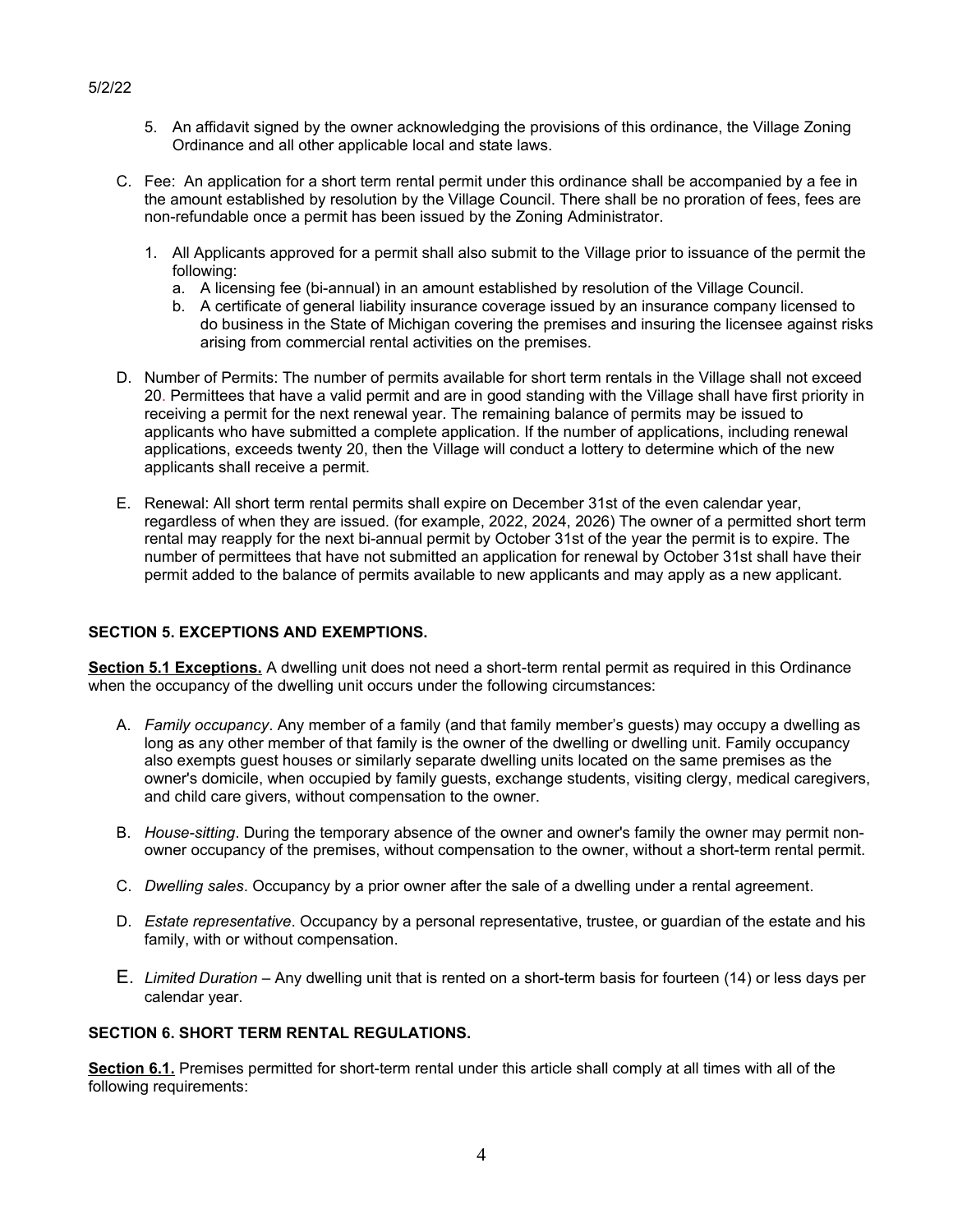- A. Allowable Locations: Short term rentals shall be allowed in any zone that allows residential uses.
- B. Local Agent Required: Each owner of a short term rental unit must designate a local agent meeting the requirements of this ordinance.
- C. Contact Information: Must be posted in a prominent first-floor window of any dwelling unit used for short term rentals stating (in at least 16 pt type) the name of the local agent, 24-hour telephone number where the agent can be reached, and the maximum occupancy of the dwelling unit as permitted by this ordinance. A form may be available from the Village.
- D. Address Requirements: The street address of the property must be posted in at least two prominent locations in the short term rental unit in order to assist occupants in directing emergency personal in the event of an emergency. The address should be posted near the kitchen or any telephone.
- E. Parking: Off-street parking for each short-term rental shall be required as follows:
	- 1. Two spaces per each dwelling or dwelling unit which are approved for up to six occupants.
	- 2. One additional space for every three occupants, or every fraction of three occupants, approved over six occupants per dwelling or dwelling unit.
	- 3. Off-street parking for a short-term rental shall be provided as required by this Section, regardless if the existing off-street parking provided for the dwelling or dwelling unit is lawfully non-conforming.
	- 4. Each short-term rental use shall have direct access to an adjacent public or private street.
- F. Maximum Occupancy: The maximum occupancy of a short term rental shall not exceed :
	- 1. Two occupants per bedroom plus two additional occupants per finished story meeting the applicable egress requirements for occupancy in the Michigan Construction Code, the Michigan Residential Code, and all applicable State of Michigan and local fire codes.
- G. Smoke detectors and carbon monoxide detectors required. Each dwelling unit registered as a short-term rental shall have installed and shall maintain the following:
	- 1. Operational approved smoke detectors in each bedroom, which shall be tested a minimum of every 90 days to ensure proper function.
	- 2. Operational approved carbon monoxide detectors meeting the requirements of MCL 125.1504 installed on each floor, which shall be tested a minimum of every 90 days to ensure proper function.
- H. Refuse and Recylables: All refuse and recyclables must be stored in containers with tight fitting lids. Refuse container shall be as provided by the Village waste hauler. Refuse containers must be placed in the appropriate location for pick up on the days designated by the waste hauler. Recycling containers and proper removal are the responsibility of the owner.
- I. Pets: All pets shall be confined to the property or on a leash at all times. Pets that cause frequent or long continued noise that disturb the comfort or repose of any person in the vicinity of the short term rental shall be found in violation of this ordinance.
- J. Fireworks/Noise: No person within the Village shall cause a noise or disturbance, which is defined as sound created by human activity with or without the use of any device, which by reason of its volume, intensity, location, or time of day impairs the health, welfare, or peace of another person of normal human sensibilities. This includes, but is not limited to, the following prohibited acts:
	- 1. No fireworks shall be used on the premises of any short term rental when it is occupied by anyone other than the owner.
	- 2. The playing of any radio, television, phonograph, or other sound reproduction device, or musical instrument in such a manner or at such a volume as to be sufficiently audible to unreasonably annoy or disturb the quiet, comfort, or repose of persons in the vicinity.
	- 3. The keeping of any animal or bird which, by causing frequent or long continued noise, shall unreasonably disturb the comfort and repose of any person in the vicinity.

### 5/2/22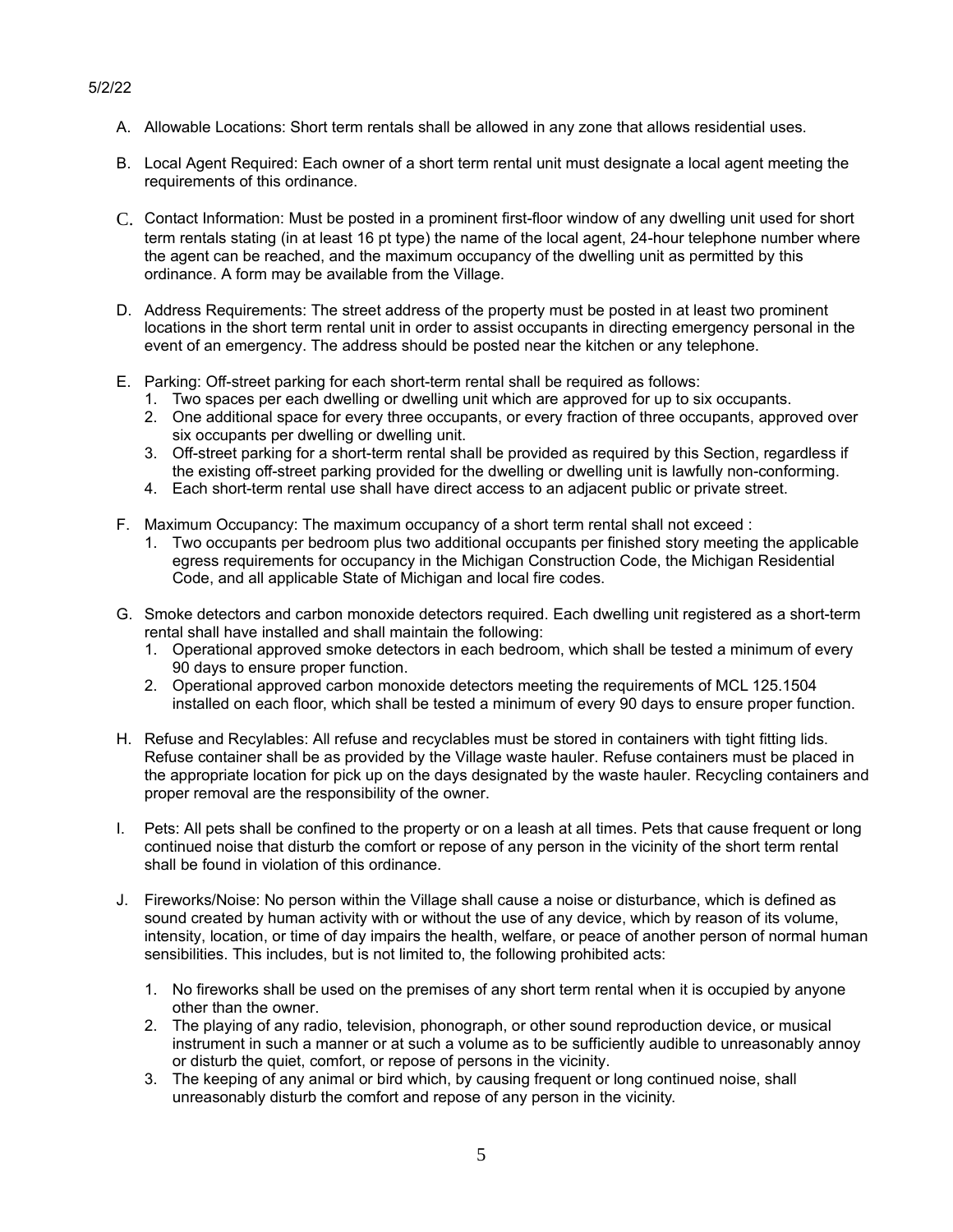## 5/2/22

- 4. The use of any motor vehicle, including motorcycles, in such a manner as to create an unreasonably disturbing noise, including but not limited to, the screeching of tires and the discharge into the open air of exhaust from the engine without a sufficient muffler.
- 5. Shouting or other raucous or boisterous behavior for an unreasonable length of time.
- K. Signs/Advertising:
	- 1. Signage advertising the existence of a short-term rental is prohibited.
	- 2. Hosts shall not advertise a short term rental unit on any hosting platform without disclosing the maximum occupancy.
- L. Special Events are not permitted.
- M. Recreations Vehicles: Recreational Vehicles shall not be used on the property by occupants or the property owner while a short term rental is being occupied.
- N. Attics and Basements An attic or basement shall not be included for the purposes of determining maximum occupancy for a short-term rental dwelling or dwelling unit, unless the owner or local agent provides written consent to necessary building officials to inspect the premises, in order to verify whether the attic or basement meets the applicable egress requirements for occupancy in the Michigan Construction Code, the Michigan Residential Code, and all applicable State of Michigan and local fire codes.
- O. Zoning Compliance: Short term rentals are regulated by the Village of Benzonia zoning ordinance, and nothing in this article shall be construed as excluding compliance with the zoning requirements.
- P. Owner Occupancy: The owner of a short term rental home shall be the legal owner and the same name provided on the short term rental application to the Village, however the owner does not have to reside at the property during rental of the unit(s), provide a local agent is provided per the requirements of this ordinance.
- Q. Illicit/Illegal Activities: Any activities that are in violation of ANY local, state, or federal laws shall not be allowed on the premises by any persons.

## **SECTION 7. VIOLATIONS AND PENALTIES**

- A. Penalties the following penalties shall apply for violating this Ordinance:
	- 1. Any person who violates a provision of this chapter shall be responsible for a civil infraction punishable by a civil fine of not more than \$500.00, plus costs and all other remedies available by statute. Each day of violation shall be a separate violation.
- B. License Revocation:
	- 1. The Village finds that the suspension or revocation of a license may be necessary when an owner fails to operate the Short-Term Rental Unit in accordance with the provisions of this chapter. A license issued under this chapter may be suspended or revoked for any of the following violations:
		- a. A license holder is convicted of or found responsible for violating any provision of this chapter;
		- b. A license application contains any misrepresentation or omission of any material fact, or false or misleading information, or the license applicant has provided the Village with any other false or misleading information related to the Short-Term Rental Unit;
		- c. The Short-Term Rental Unit is operated or is operating in violation of the specifications of the license application, any conditions of approval by the Village or any other applicable state or local law, rule or regulation;
		- d. The Short-Term Rental Unit is determined by the Village to have become a public nuisance;